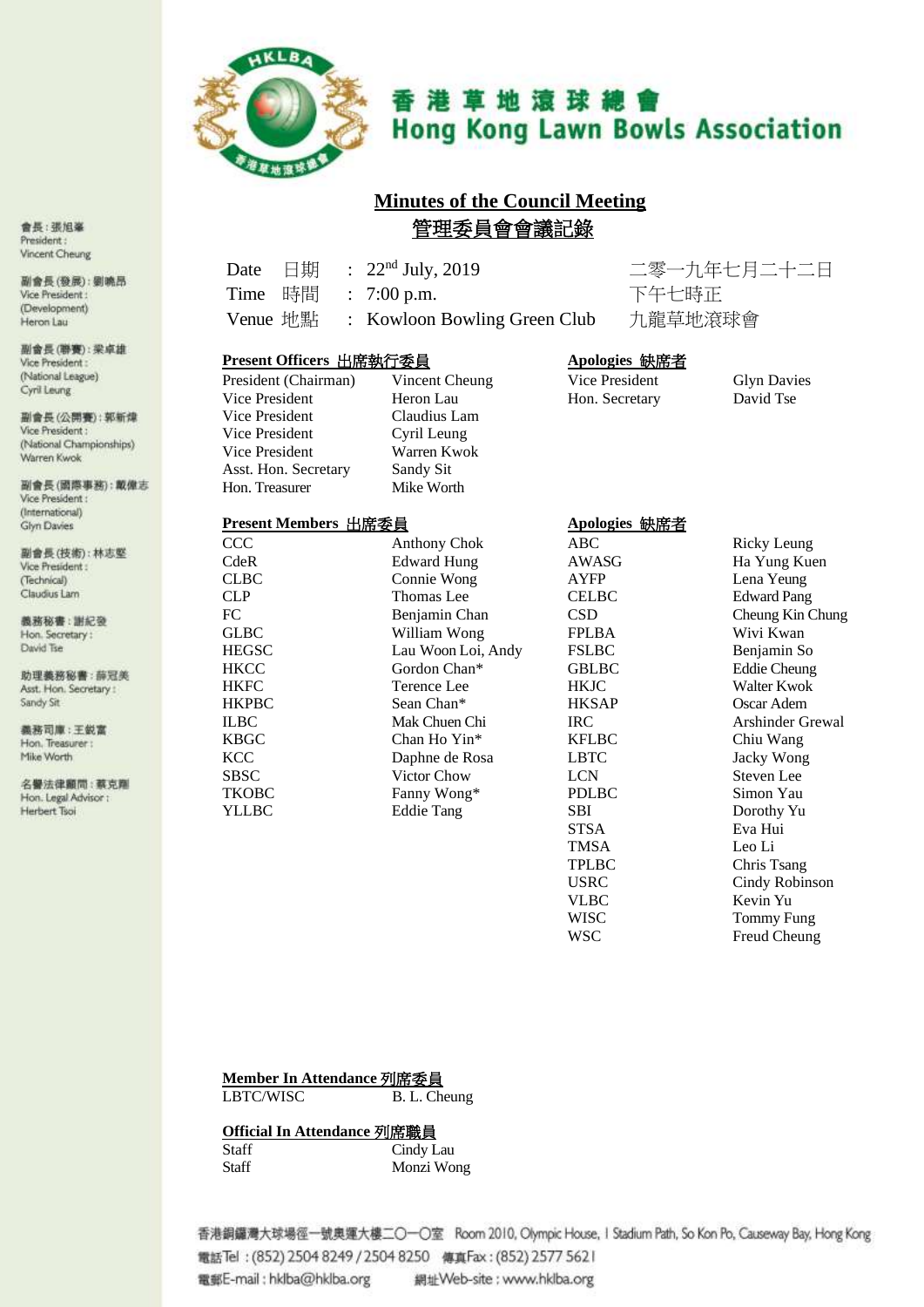# **1. ACCEPTANCE OF PREVIOUS MINUTES**

The minutes of the council meeting held on  $10<sup>th</sup>$  June, 2019, having been circulated to all members of the Council of Management, were taken as read, confirmed, and approved.

# **2. MATTERS ARISING**

The Chairman welcomed the new conveners Mr. William Wong of GLBC.

# **3. CORRESPONDENCE**

Nil.

# **4. TREASURER'S REPORT**

The Treasurer expressed that although HKLBA was financially healthy to operate the Association, it was unacceptable to indulge some clubs not to settle their payments for more than ninety days. He asserted that all clubs should pay their entry fees on time. If the clubs were unable to pay over ninety days payment, HKLBA would stop their next entry.

# **5. NATIONAL LEAGUE**

### 5.1 League panel ruling

- CELBC had been seconded with three youth team players to make up 12 players in one league game. The rationale of the secondment from the Youth Development Team (YDT), as pointed out by VP (League), was to ensure that a minimum of nine players could be gathered to play the game. When a side had already had nine players, it was in principle not necessary to solicit secondment from YDT. The League Panel therefore ruled that 25% of their shots would be deducted from CELBC. This would be taken as a precedence for reference in the future, and the Bye-Laws would be amended accordingly.
- Deduct two points from AYFP-B for a registered player playing down in M07072. Award two point to TMSA-D as their team lost to the defaulting team.
- Deduct one points from IRC-A for late response on postponed game offered in M10011.

# **6. NATIONAL COMPETITION**

- 6.1 National Championships The 2019 National Championships Finals Day – Summer, and Men's and Women's Indoor Singles Championships results were circulated for information.
- 6.2 Hong Kong International Bowls Classic 2019 Singles Qualifying Fixture had been issued by email and uploaded to the website on 19 July.

# 6.3 Green Use

We thanked CdeR for providing venue for Finals Day on 7 July and Indoor Singles Finals on 13 July respectively. Also, we thanked KBGC and USRC for providing venues for the Semi-Finals.

6.4 Invitation for hosting the 2019 National Championships Finals Day - Winter The invitation had been sent to all member clubs. Whoever interested to host the event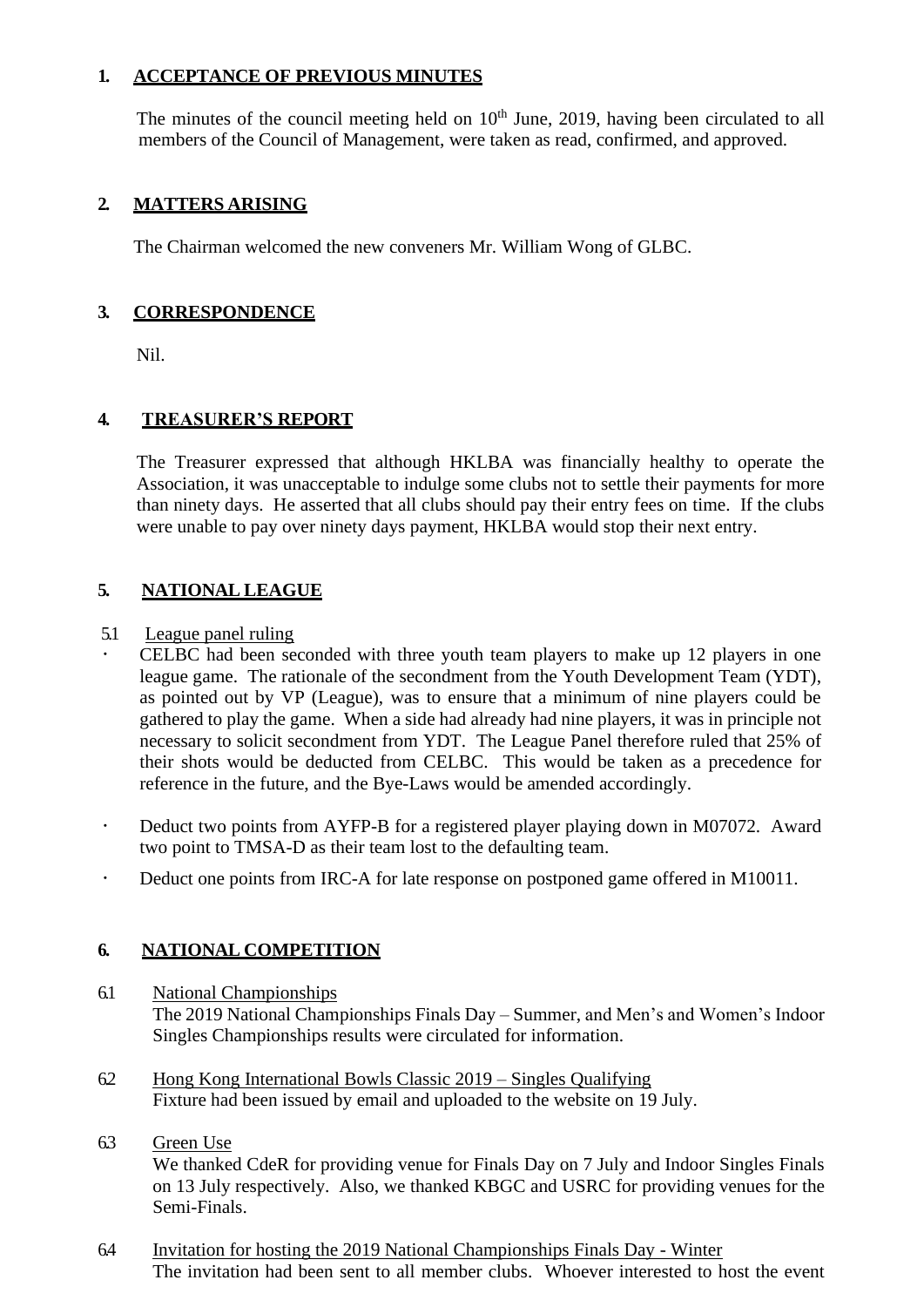were required to reply by email on or before 28 August, 2019.

# **7. DEVELOPMENT**

- 7.1 In collaboration with Bowls England, HKLBA would organize an overseas training camp for six boys and six girls on 3-10 August, 2019 in England. Mr. Walter Kwok would be the team manager while Ms. Rita Shek and Mr. Derek Lee would be the coaches to take care of the team.
- 7.2 U25 Age Group Lawn Bowls Championship was successfully completed at Island East Sports Centre on 14 July and Yuen Chau Kok Sports Centre on 21 July respectively. The results had already been uploaded to the website.
- 7.3 HKLBA had been working with the Charles Yu Training Company to launch an Education Film Project this year. It was the first local lawn bowls related movie so produced with a view to developing the sports for primary school children and to releasing academic pressure for them. A movie sharing session would be conducted on Sunday 28 July, 2019, and there would have another session for general public in November. Members would be updated with more details in due course and were encouraged to share the following links with their club players:

[\(https://www.youtube.com/watch?v=BsunUHJaXTk&feature=youtu.be\)](https://www.youtube.com/watch?v=BsunUHJaXTk&feature=youtu.be)

# **8. TECHNICAL**

### 8.1 Boundary Thread

A letter had been sent to LCSD to cease the boundary thread at all the public greens, Siu Lek Yuen had removed the boundary thread after renovation of the bowling green. HKLBA would also send a letter to all the private club to take out the boundary thread. VP (Technical) mentioned it would be a global trend to cease the boundary thread and Club could take time to implement such arrangement.

In the meantime, a video shooting and description would be produced for a guidance to the bowlers to use the mirror for judgement of bowls. The video was under progress and it would be ready soon.

- 8.2 Kai Tak Lawn Bowling Green In response to our enquiry, LCSD advised that the Kai Tak bowling green would be opened at the end of 2020.
- 8.3 Umpire Training Course Four umpires had passed the examination.
- 8.4 Hang Hau Man Kuk Lane Park Bowling Green LCSD had consulted HKLBA on issues relating to the specifications of bowling green. Their enquires were likely related to green renovation in the near future.

# **9. INTERNATIONAL**

9.1 Hong Kong Team had achieved two Bronze medals (Men's Single and Women Four) in the Asia Pacific Championships 2019 and guaranteed all the disciplines had been qualified to the 2020 World Bowls Championships.